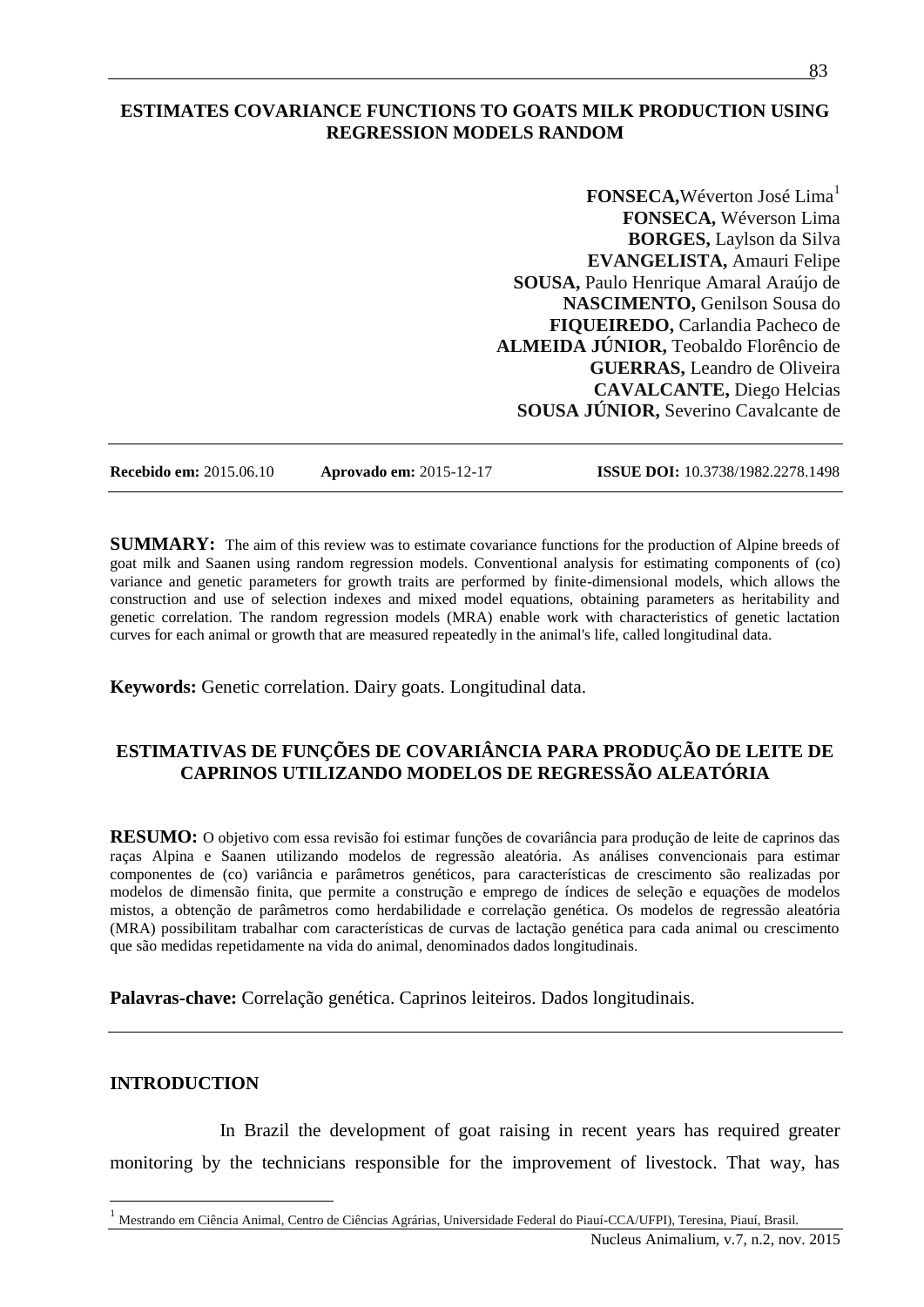emerged as the agricultural sector of great economic importance as a source of income for milk production and cut.

Goats are animals well adapted to the climate and situation of this country, being hardy animals, requiring very environmental and climatic conditions, which facilitates its inception, and even being adapted to the climate, the goats go through situations where the weather It is not favorable in warmer seasons in the various places where they are raised (VIANA et al., 2013).

Conventional analysis for estimating components of (co) variance and genetic parameters for growth traits are performed by finite-dimensional models, which allows the construction and use of selection indexes and mixed model equations, obtaining parameters as heritability and genetic correlation. The use of covariance functions is advantageous because it creates a more accurate covariance structure of features in research, allowing the prediction covariance structures for any point along a continuous range and allows the use measurements taken at any point of the trajectory (ASSIS et al., 2006).

The use of methods to estimate genetic parameters and predict breeding values more accurately, may contribute to the increase in earnings from the selection. The (MRA), called infinite dimensional models, enables work with characteristics of genetic lactation curves for each animal or growth that are measured repeatedly in the life of an individual, called repeated characteristics or longitudinal data.

The random regression models (MRA) has become an alternative to standard genetic analyzes of longitudinal data, a random barriers of the regression models is related to the requirement for memory and computation time to perform large scale genetic evaluations (SOUSA JÚNIOR et al., 2014).

Thus, the aim of this review to present the increase of studies covariance components for production of goat milk from Alpine and Saanen using random regression models.

# **GOAT CULTURE**

In Brazil, the goat herd has been reaching increasingly higher socio-economic importance, particularly in the Southeast region of the country, which from the 70's that came the great interest in the commercial exploitation of suitable goat milk production. Given this interest, in 1974 was founded the Brazilian Association of Goat Breeders (ABCC), later giving rise to the Brazilian Association of Dairy Goat Breeders (CAPRILEITE) and in 1993, the Association of Sheep and Goat Breeders of Minas Gerais - ACCOMIG - CAPRILEITE (FONSECA e BRUSCHI, 2009).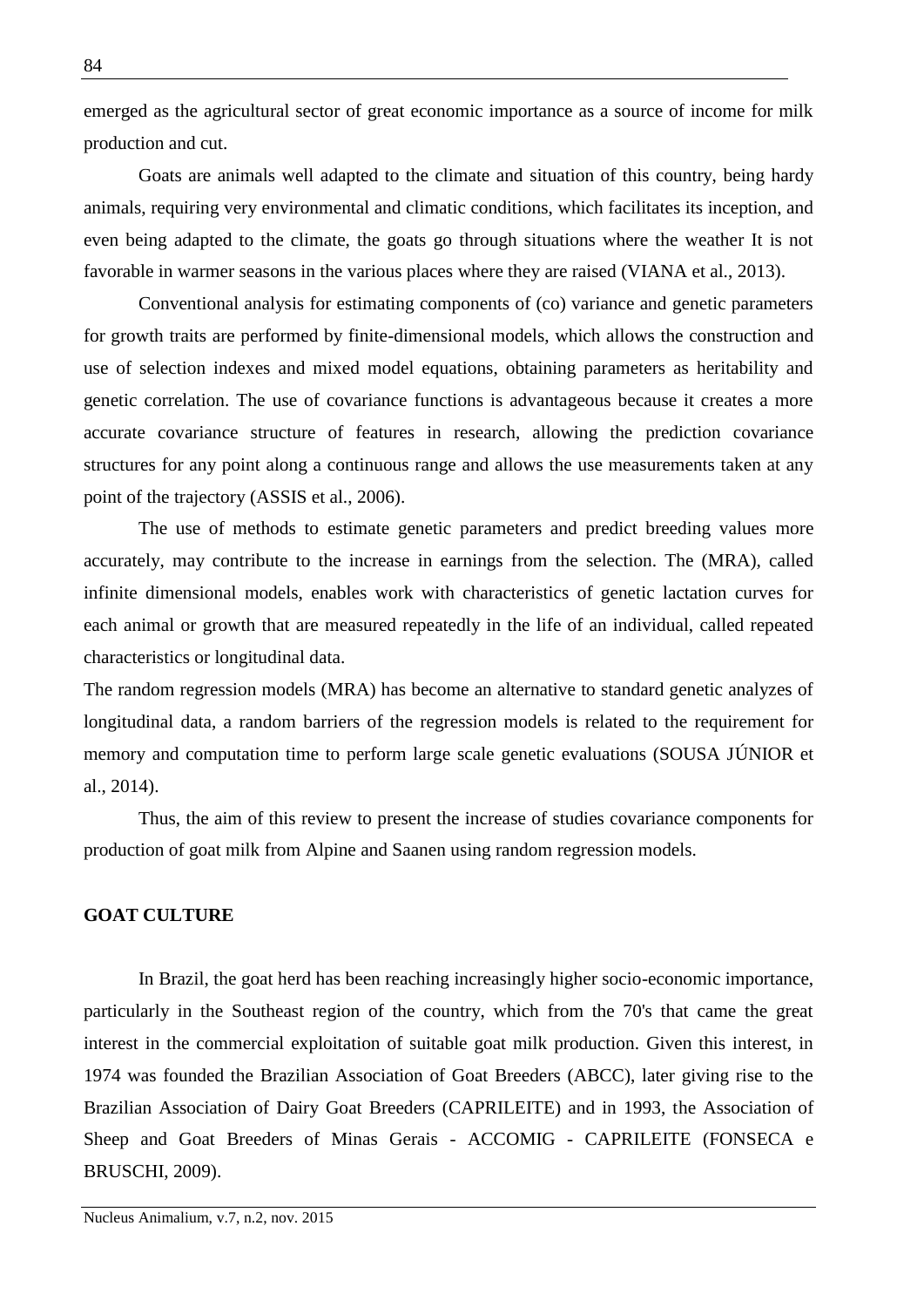According to the IBGE (2013), Brazilian Institute of Geography and Statistics, the latest data from the Municipal Livestock Production in 2012, the national goat herd from the point of view of milk production, are identified two production centers, one in the northeast and one in the Southeast. About 75% of goat milk production in Brazil comes from the Northeast, mainly in the states of Rio Grande do Norte and Paraiba, while the Southeast region has 17% of the milk production of goats, concentrated in the states of Minas Gerais and Rio January (FONSECA; BRUSCHI, 2009).

In this sense, a viable alternative to better milk production in Brazil, is the introduction of goats of Saanen and Alpine by exceptional technical and economic results, as well as excellent adaptability to the tropical climate. The Saanen breed are more adapted to confinement animal due to fair skin. It originated in Switzerland in Berne Canton, in Saanen Valley with wider distribution around the world regarding other goat breed. In Brazil, the average daily milk production has varied from 2.5 kg to 4.9 kg for a lactation lasting 260-305 days (PEREIRA et al., 2011).

The Alpine breed originated in the Alps and are docile animals of medium and large and well adapted to Brazil and now represent the largest number of dairy herds in the country. Their average production of 2.5 kg / day of milk in a hot environment, characterized By effective temperature and high simulated solar radiation, heat-stress, decreased food intake, increased water consumption, they lost weight showed significant decline in milk production and its components (BRASIL et al., 2000).

### **CURVES LACTATION**

Despite the goat milk is increasing production in Brazil, it is of great importance that increase. In the dairy goat, economic milk production is the most relevant feature (GUIMARÃES et al., 2006).

Knowledge of the magnitude of the lactation curve plays an important role in breeding goats, besides offering support for the planning of activity for many years, milk production test day (TDY's) were used only for calculating production cumulative total of each goat and that was used as the main criterion for selection of animals (BRITO, 2012). It is not necessarily accompanied by the improvement in the productivity of animals, aiming to improve that productivity is through the study of their lactation curves (MELO et al., 2011).

A lactation curve can be defined as the graphical representation of milk production throughout the lactation period and can assist in making decisions about changes in feeding management, disposal of animals or even in selection programs (BRITO, 2012). Its importance lies in the broad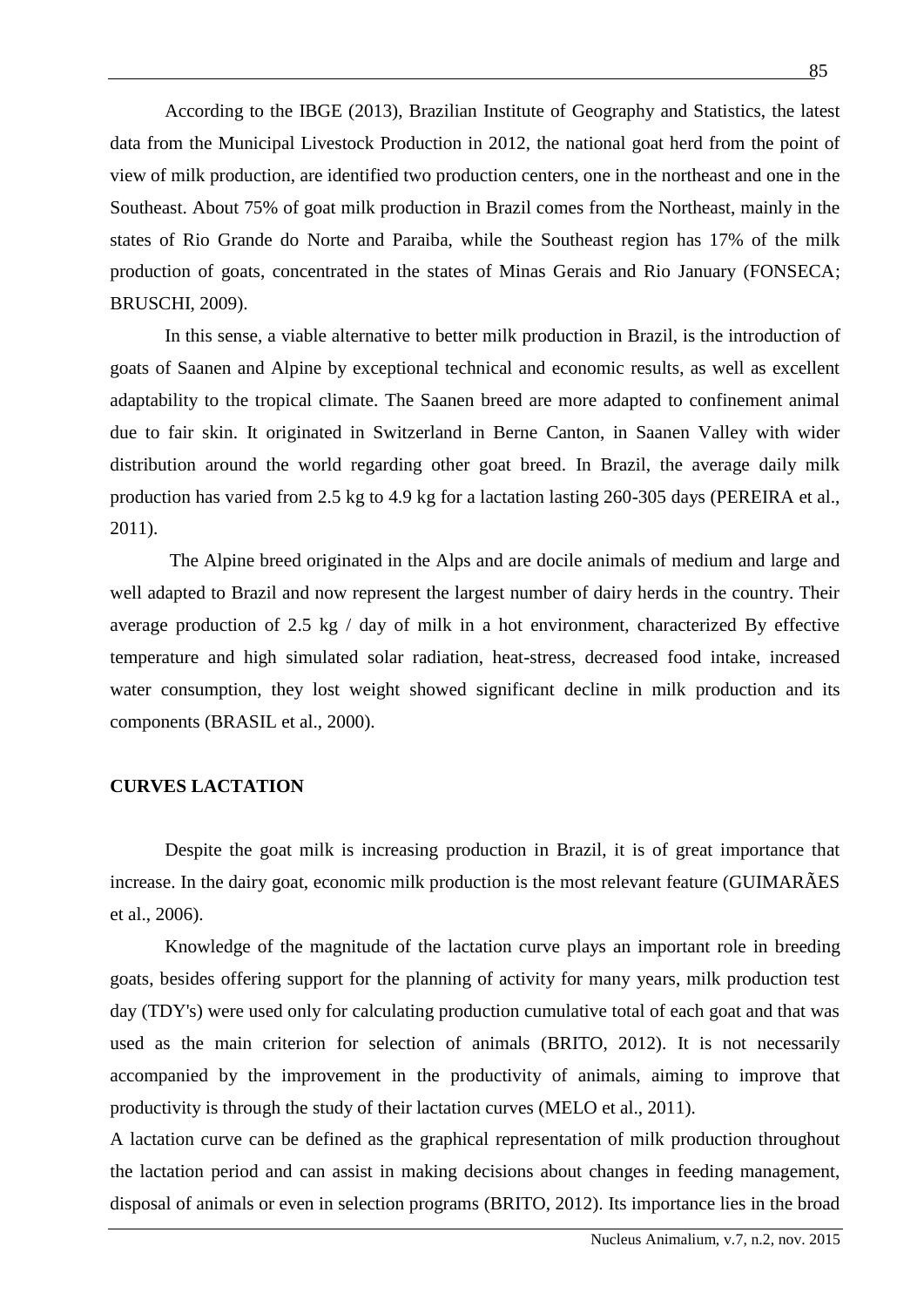characterization of animal production throughout lactation, and can be identified: time to rise to peak, peak production, fall time (persistence of production or lactation), lactation length, length of service period, length of gestation, and sudden drops in production, response to diets, management, etc. (CHAVES, 2009).

In many research on the production of milk, they used statistical models to describe the lactation curves, with a practical and consistent way to obtain information on peak production and persistency of lactation (COBUCI et al., 2000; MC MANUS et al., 2003; MUNIZ et al., 2007; MENEZES et al., 2010).. As Guimarães et al. (2006), the most used model for estimating lactation curves is the incomplete gamma function proposed by Wood (1967), which has provided good fit lactation curves. Also, simple designs such as Wood (1967) have the advantage of providing a biological interpretation of their parameters.

According to Jacopini et al. (2011) The importance of lactation curve lies in the extensive characterization of livestock throughout lactation, and can be identified: the rise time to peak, peak yield, decay time (persistence production or lactation), duration of lactation, dry period length, duration of pregnancy, and sudden drops in production, response to diet and management, among other factors. As Mcmanus (2003), by the lactation curve it may be accompanied by the evolution of milk production of animals, knowing the variations along a lactation, by estimating production of partial or total.

#### **RANDOM REGRESSION MODELS**

In 1982, Henderson Jr. proposed an alternative for analyzing longitudinal data, which is the use of random regression models, bypassing the problem of super parameterization of multicaracterísticos models. The (MRA) can also be called infinite-dimensional models, since there are individual and infinite measured by such measures are more correlated, the closer together (EL FARO; ALBUQUERQUE, 2003). These are suitable for longitudinal data analysis, due to address the weaknesses of the conventional methods of quantitative genetic analyzes, which are considered phenotypic values intrinsically continuous processes (SOUSA JUNIOR, 2007).

For the study of longitudinal data, such as growth characteristic, the use of random regression models allows obtaining genetic parameters at any age within the range considered (SOUSA JÚNIOR et al., 2010). Another advantage of this model is to estimate more accurately the genetic and phenotypic covariance components, because they take into account the measurements as a function of time, using information from all observations and also allow to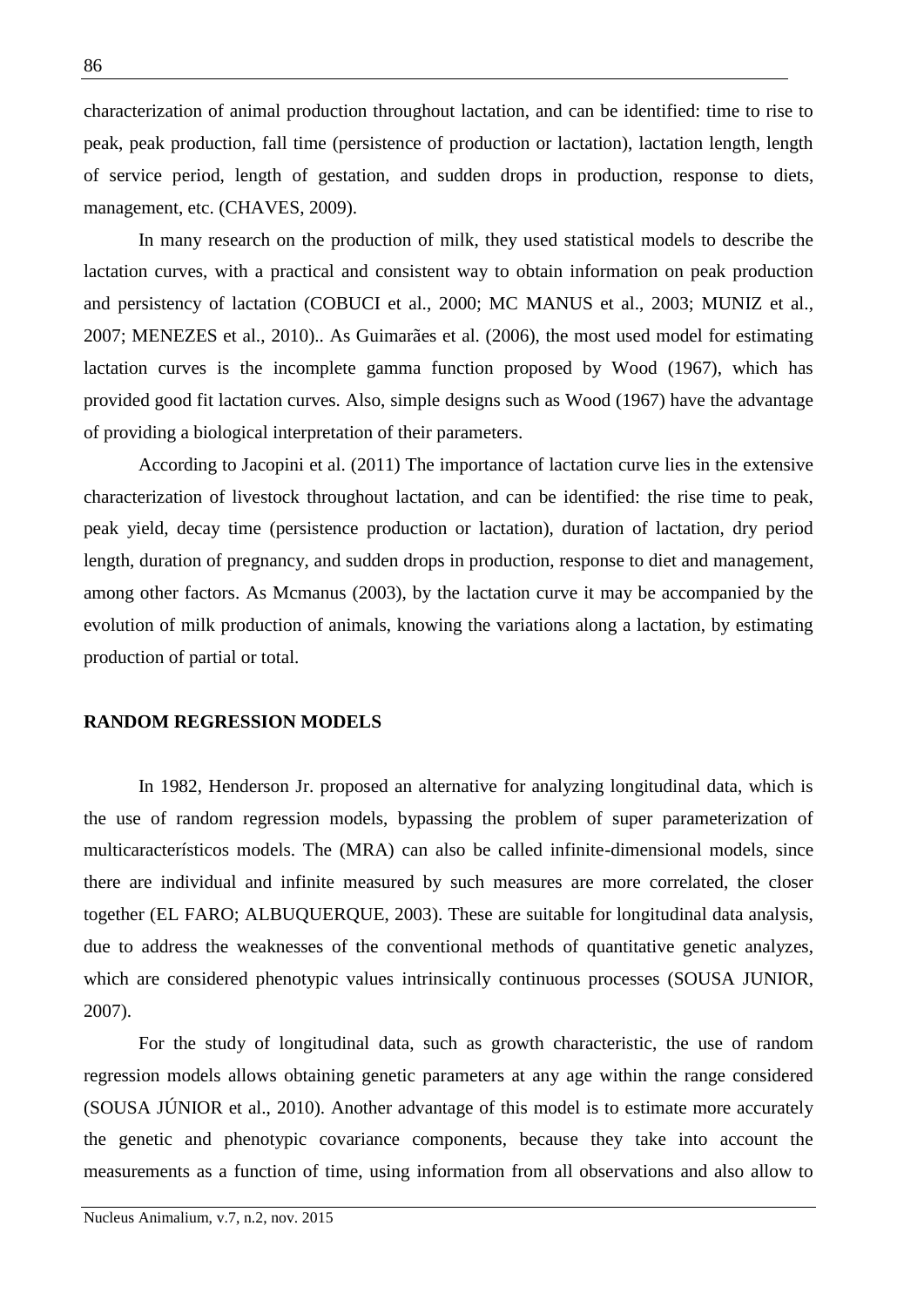obtain estimates for the temporary environmental variance or error measurement (KIRKPATRICK et al., 1990).

The disadvantage of MRA, several authors cite the increase in computer application, due to the higher number of random effects by animal, in the equations of mixed models, and the fact that the analyzes considering the production test day have a greater number of observations that analyzes considering the production in 305 days (JAMROZIK e SHAEFFER 1997; SCHAEFFER et al., 2000).

However, with the advancement in the current hardware technologies affordable to breeding programs, the largest application becomes irrelevant. So it seems acceptable that emphasis should be given greater statistical and biological properties of the genetic evaluation methodologies compared to the computational cost of the same (PEREIRA, 2009).

The modeling of fixed regression curves and random additive genetic and permanent environment has been made through the use of functions such as orthogonal Legendre polynomials of various orders (BREDA et al., 2006; BIGNARDI et al., 2011; SILVA, 2011). The orthogonal Legendre polynomials are not parametric functions widely used to study the covariance structure for random additive genetic effects and permanent environment for longitudinal data.

As Silva (2011) analyzed 20 710 PLDC records of 667 Alpine goats in order to identify the best random regression model using orthogonal Legendre polynomials. The MRA using orthogonal polynomial of Legendre most suitable for PLDC of the genetic evaluation of Alpine breed goats was what he considered the fixed curve of order four, the curve of genetic effects of additives order two, the curve of permanent environmental effects of order seven and at least five classes of residual variances (BRITO, 2012).

### **LONGITUDINAL DATA ANALYSIS MODELS**

The characteristics are measured several times during the life of the animal are considered as longitudinal, or infinite dimensional characteristics. According to SARMENTO et al. (2006) The analysis of milk production data for the goat life can be conducted through the repeatability models, where milk production in different periods of lactation would be considered as the characteristic repeated, with the assumption of homogeneity of variance genetic and nongenetic throughout lactation, which is not true.

However, in this model, it is assumed that the correlation between repeated measurements is equal to unity, and all genetic and phenotypic covariance between the different measures are of the same magnitude, ie, the same genes control performance over time (ALBUQUERQUE,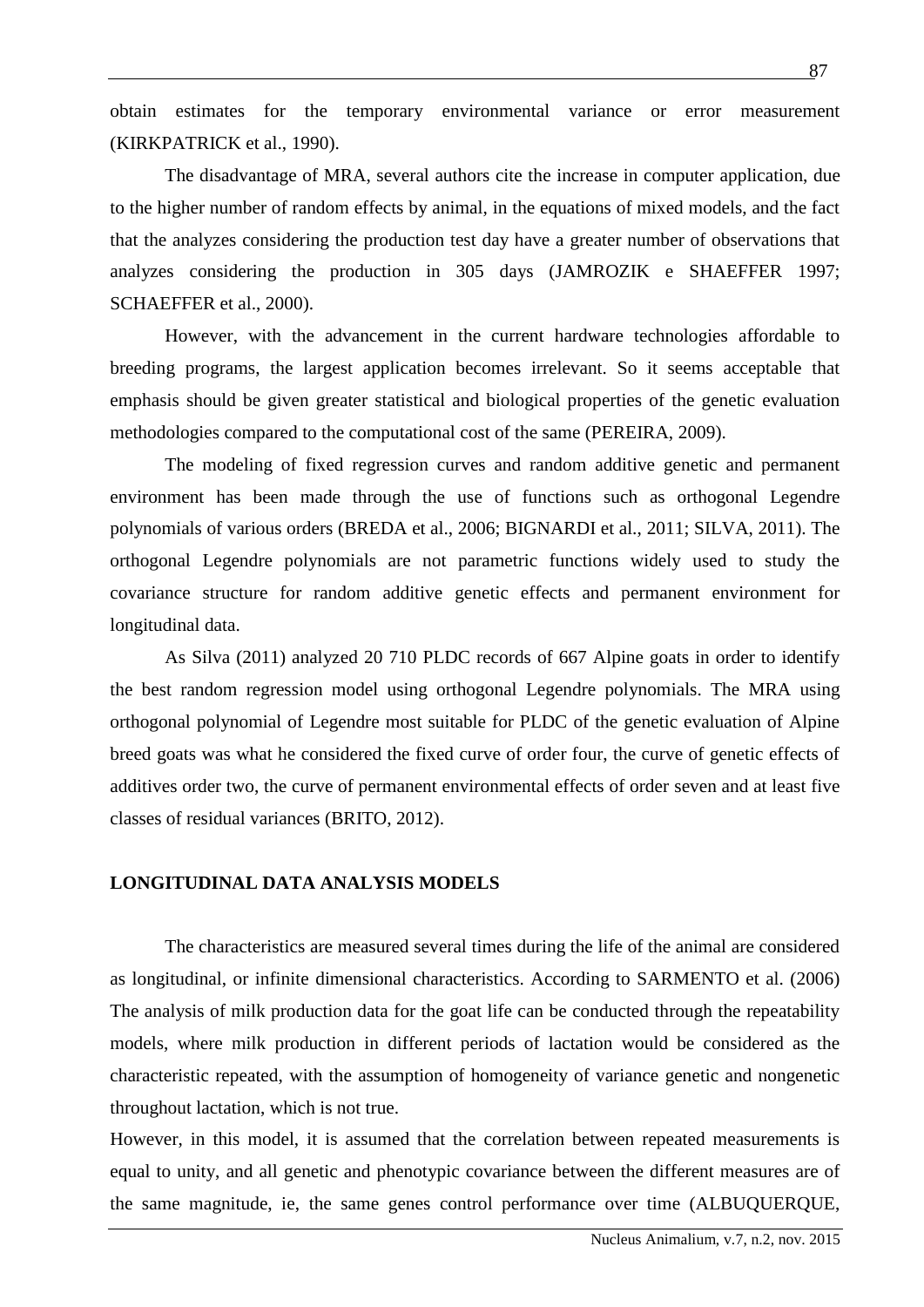2004). In the situation where the repeated observations follow some kind of curve (eg, growth curves or lactation), the correlations among the closest observations in time are greater than those further away. In this case, a more complex model that considers different correlation structure between successive observations is necessary (SPEIDEL et al., 2010).

An alternative is to consider each measured as a different characteristic and perform a conjoint analysis on a model multicaracterísticas, which is a common approach analyzes for different characteristics of interest (MUCARI e OLIVEIRA, 2003; SARMENTO et al., 2003; SIQUEIRA et al., 2003; FARIA et al., 2007). Compared to the previous analysis, this has the advantage of offering different estimates of correlation between measurements, but without any covariance assuming structure, depending on the number of steps involved in analysis is necessary to estimate a large number of parameters, increasing the cost computer (NETO, 2012).

According to Menezes (2010), the longitudinal characteristics can be analyzed also by means of multicaracterísticos models, assuming that each weight set for standard ages is a different characteristic. Multicaracterísticas genetic evaluations predict breeding values for different ages through the incorporation of genetic and residual covariance between the ages (Spiedel et al. 2010). Another important point in this type of analysis is that the number of parameters to be estimated increases sharply with increasing numbers of features (MENESES, 2010).

### **COVARIANCE FUNCTIONS**

The covariance functions (FC) can be defined as a continuous function providing the features of covariance measurements at different points of a trajectory (lactation), in describing the covariance between measurements taken at certain ages (days in milk) as a function of these ages (VAN DER WERF; SCHAEFFER, 1997). As Meyer e Hill (1997) demonstrated that the covariance function coefficients can be estimated from the ARM. Thus, different functions can be employed to adjust the trajectory over time. Among the parametric functions, highlight the exponential function Wilmink (Wilmink, 1987) and the logarithmic function of Ali e Schaeffer (ALI; SCHAEFFER, 1987).

As Kirkpatrick e Heckman (1989) show three advantages of the model covariance functions over traditional designs multi-characteristics. The first is that the covariance functions produce a description for any point along a continuous scale measures, allowing the covariance measured between ages not be easily obtained by interpolation. Another advantage is that each covariance function has a set of eigenvalues and eigenfunctions that provide information about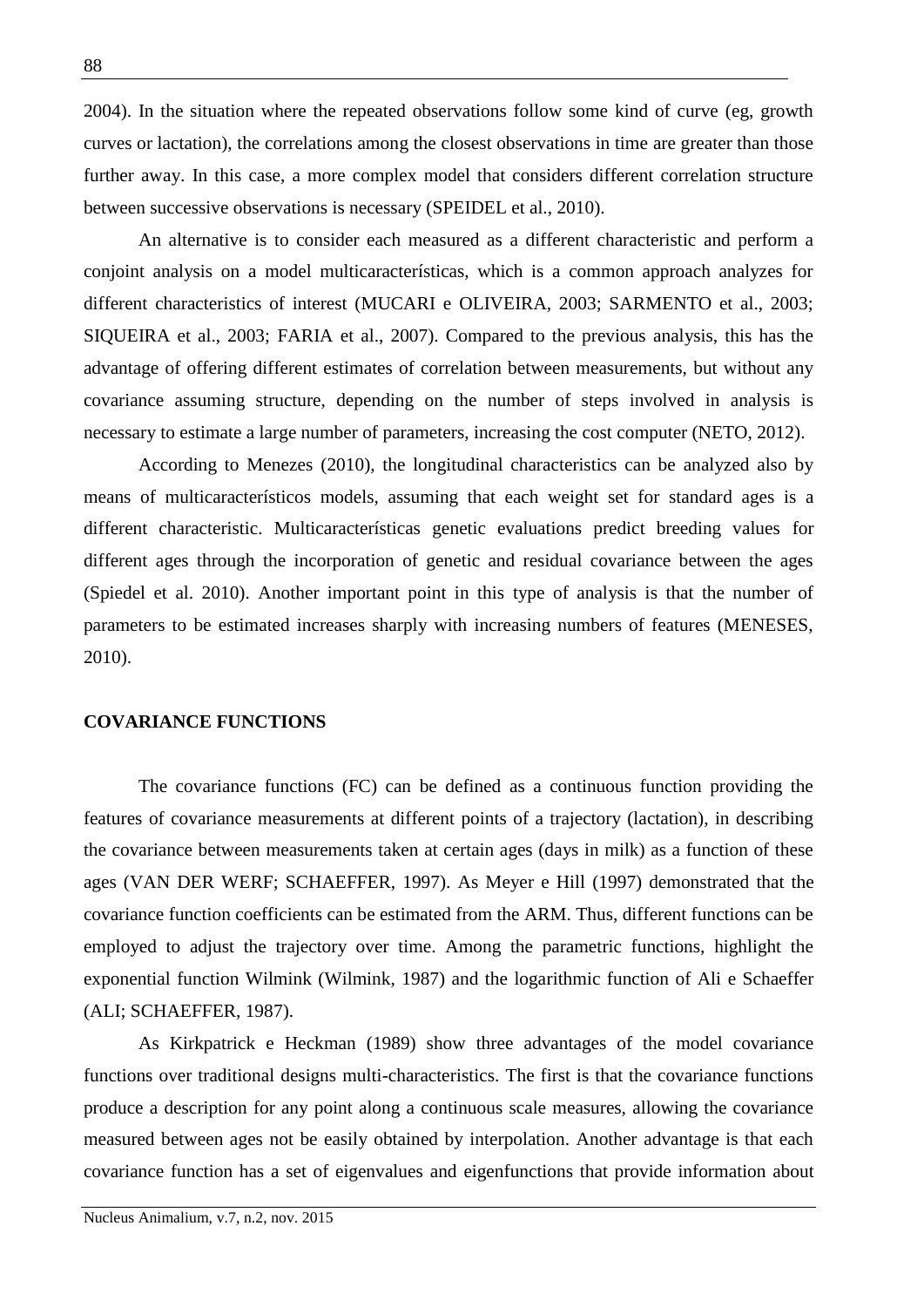the direction in which the mean curve (growth, lactation, etc.) are more likely to be modified by selection, since they have greater genetic variance.

The estimation of the covariance between the random regression coefficients produces estimates of covariance functions, which refer to a continuous structure description (co) variance for the character age range covered by the data, that is, a covariance function describes the covariance between measurements taken at certain ages as a function of these ages (KIRKPATRICK et al., 1990). Meyer (1998) demonstrated the equivalence between the random regression models and covariance functions. Thus, when setting a random regression model, it assumes a certain covariance structure between the random regression coefficients, which is imposed by the fitted function, and can be characterized by a continuous function and a covariance function (PESSÕA, 2011).

According to Meyer (1998), random regression models are a special case of covariance functions, and allow to estimate the coefficients of the covariance functions for using the restricted maximum likelihood (REML). In selection experiment for growth, random regression model used in the estimation of genetic parameters for days to calving in Nellore females, indicating that their application to the days of records for childbirth provided detailed analysis of the behavior of genetic covariance and genetic value the female reproductive performance over the course of his life, which may be appropriate in many studies (MERCADANTE et al., 2002).

# **CONCLUSIONS**

Dairy goat has stood out in the Brazilian scenario, being a good source for products with a high high biological value and income for the population as one of the most important activities for the survival of producers in the Brazilian semiarid region.

The use of covariance functions is advantageous because it creates a more accurate structure of the covariance characteristics, which allows the prediction covariance structures for any point along a continuum allowing measurements taken at any point of the path.

The random regression models (MRA) have come up showing the standard procedure for genetic analysis of longitudinal data over the past decades, which allow thus to work with measures taken numerous times during the life of an individual, ie, repeated in time.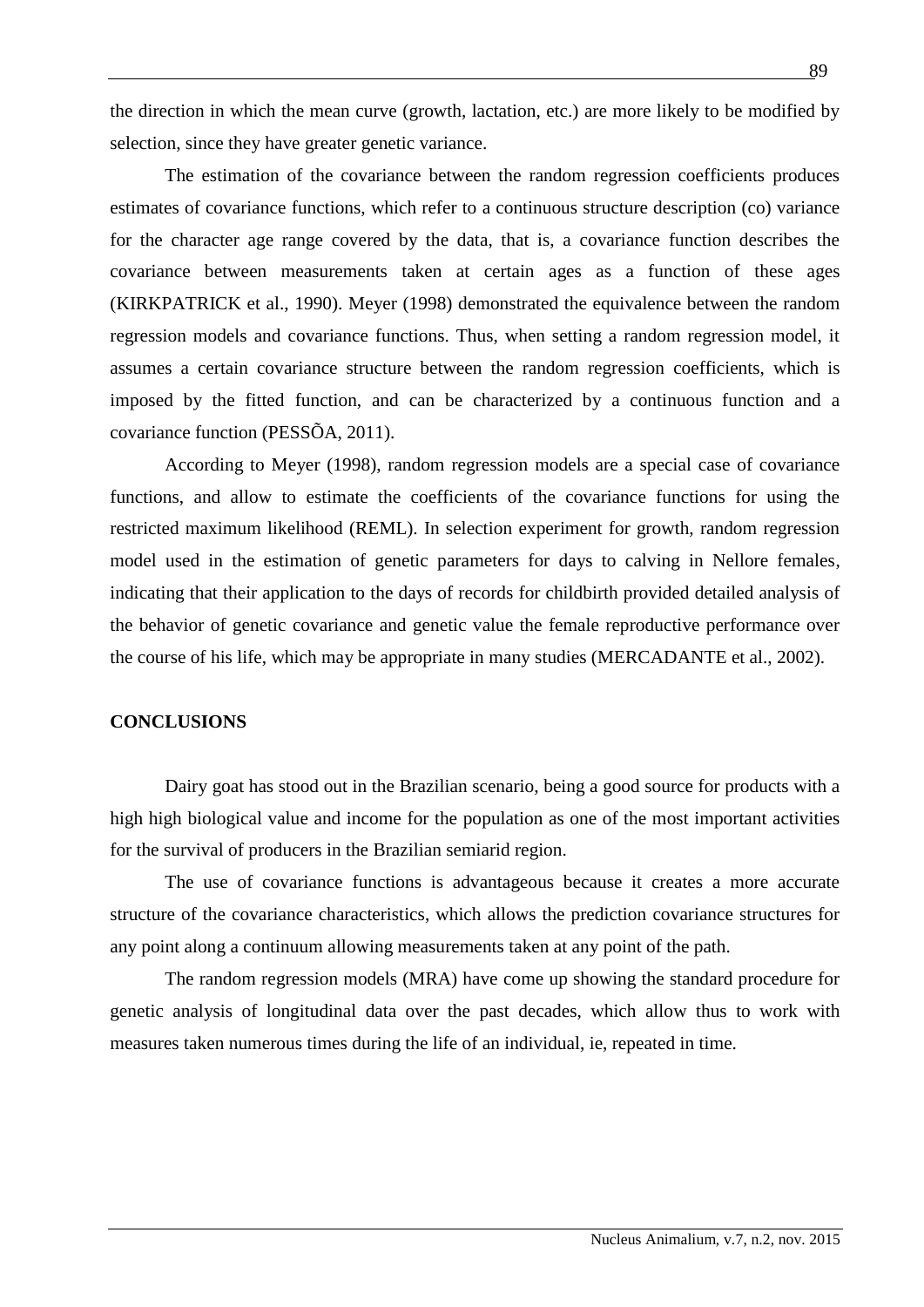# **REFERENCES**

ALBUQUERQUE, L. G. Regressão aleatória: Nova tecnologia pode melhorar a qualidade das avaliações genéticas. In: V Simpósio Brasileiro de Melhoramento Animal, 2004, Pirassununga. **Anais...**Pirassununga, SBMA 2004.

ALI, T. E.; SCHAEFFER, R. Accounting for covariances among test day milk yields in dairy cows. **Canadian Journal of Animal Science**, v. 67, p. 637-644, 1987.

AN DER WERF, J.; SCHAEFFER, L. **Random regression in animal breeding**. Ontário: University of Guelf, 1997. 70p.

ASSIS, G. M. L.et al. Estimação de parâmetros genéticos em caprinos leiteiros por meio de análise de regressão aleatória utilizando-se a Amostragem de Gibbs. **Revista Brasileira de Zootecnia***,* v. 35, p. 706**-**714, 2006.

BIGNARDI, A. B. **Modelos para estimação de componentes de (co) variância para produção de leite no dia do controle de vacas da Raça Holandesa**. 2010, 57p. Tese (Doutorado) - Universidade Estadual Paulista, UNESP, Jaboticabal, 2010.

BIGNARDI, A. B.; El FARO, L.; TORRES JÚNIOR, R. A. A. Random regression models using different functions to model test-day milk yield of Brazilian Holstein cows. **Genetic and Molecular Research***,* v. 10, n. 4, p. 3565-3575, 2011.

BRASIL, L. H. A.et al. Efeitos do Estresse Térmico Sobre a Produção, Composição Química do Leite e Respostas Termorreguladoras de Cabras da Raça Alpina. **Revista Brasileira de Zootecnia***,* v. 29, p. 1632**-**1641, 2000.

BREDA, F. C.; ALBUQUERQUE, L. G.; YAMAKI, M. Estimação de parâmetros genéticos para produção de leite de cabras da raça Alpina. **Revista Brasileira de Zootecnia***,* v. 35, p. 396**-**404, 2006.

BRITO, L. F. **Modelagem da produção de leite de cabras das raças Alpina e Saanen utilizando regressão aleatória**. 2012, 82p. Dissertação (Mestrado) - Universidade Federal de Viçosa, 2012.

CHAVES, L. C. S. **Avaliação genética em bubalinos leiteiros utilizando modelos de regressão aleatória**. 2009, 77p. Tese (Doutorado) - Universidade Federal de Viçosa, 2009.

COBUCI, J. A.et al. Curva de lactação na raça Guzerá. **Revista Brasileira de Zootecnia***,* v. 29, p. 1332**-**1339, 2000.

EL FARO, L.; ALBUQUERQUE, L. G. Utilização de modelos de regressão aleatória para produção de leite no dia do controle, com diferentes estruturas de variância residuais. **Revista Brasileira de Zootecnia***,* v. 32, p. 1104**-**1113, 2003.

FARIA, C. U.et al.Bayesian inference in a quantitative genetic study of growth traits in Nelore cattle (*Bos indicus*). **Genetics and Molecular Biology***,* v. 30 p. 545**-**551, 2007.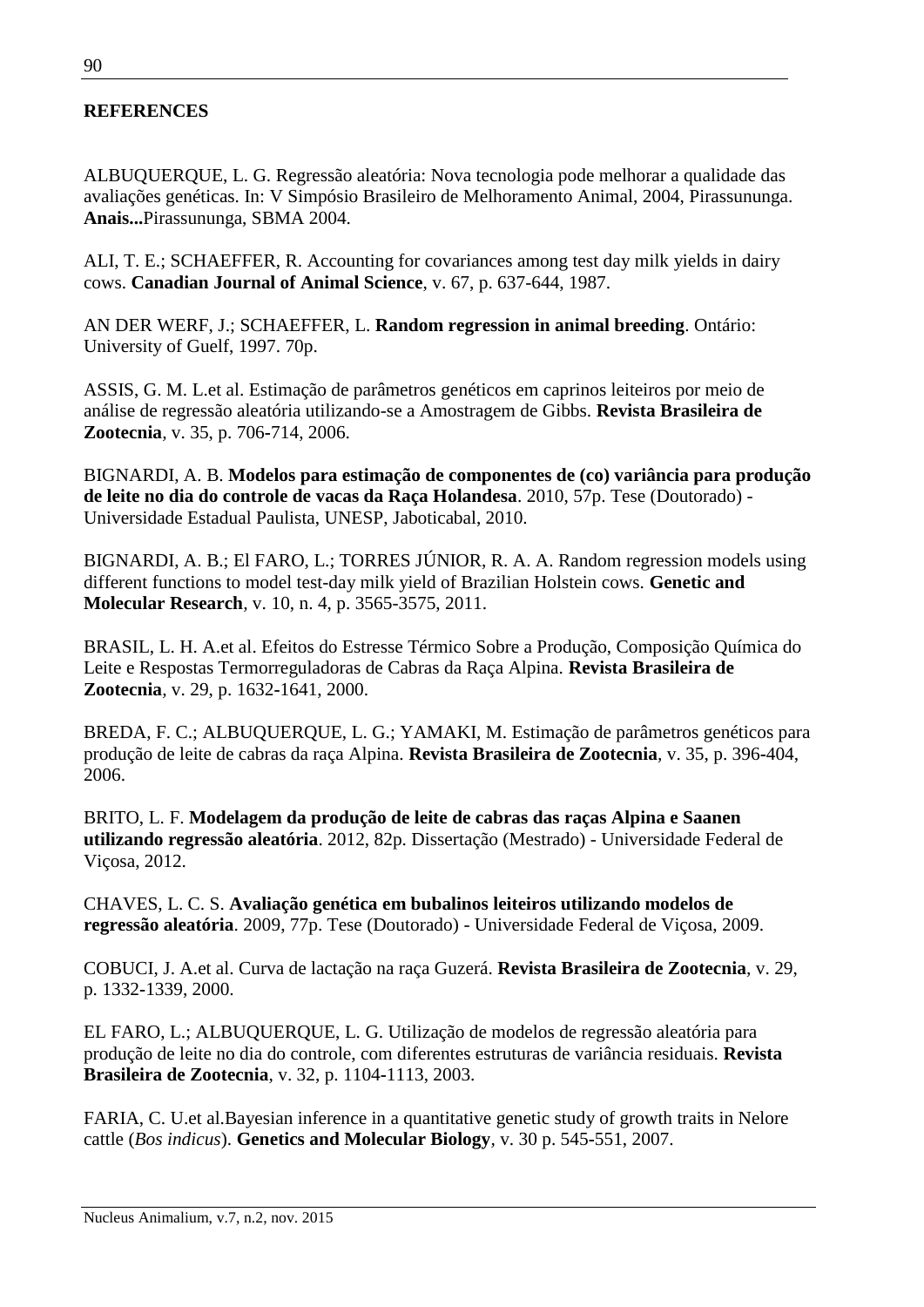FONSECA, J. F.; BRUSCHI, J. H. A. Caprinocultura leiteira no Brasil: Uma visão histórica. In: **Produção de caprinos na região da mata atlântica**. Sobral, Embrapa Caprinos, Cap. 1, p. 15**-** 24, 2009.

GUIMARÃES, V.P.; RODRIGUES, M.T.; SARMENTO, J.L.R. Utilização de funções matemáticas no estudo da curva de lactação em caprinos. **Revista Brasileira de Zootecnia***,* v. 35, p. 535**-**543, 2006.

IBGE, **Instituto Brasileiro de Geografia e Estatística**. Produção da Pecuária Municipal 2012, Rio de Janeiro, 2013.

JACOPINI L. A.et al. Leite e Cabra: Características e ualidades. **Revista acta Tecnológica***,* v. 6, p. 1, 2011.

JAMROZIK, J.; SCHAEFFER, L. R. Estimates of genetic parameters for a test day model with random regressions for production of first lactation Holsteins. **Journal Dairy Science***,* v. 80, p. 762**-**770, 1997.

KIRKPATRICK, M., LOFSVOLD, D., BULMER, M. Analysis of the inheritance, selection and evolution of growth trajectories. **Genetics**, v. 124, p. 979**-**93, 1990.

MCMANUS, C.et al. Fatores que influenciam os parâmetros das curvas de lactação em cabras no distrito federal. **Revista Brasileira de Zootecnia***,* v. 32, p. 1614**-**1623, 2003.

MELO, A. L. P.et al. Identificação e modelagem da autocorrelação residual no ajuste do modelo de Wood às curvas de lactação de cabras. **Ciência Rural***,* v. 41, p. 1818**-**1822, 2011.

MENEZES, G. R. O. **Uso de polinômios segmentados na modelagem de dados longitudinais de ponderal em bovinos da raça Tabapuã**. Tese (Doutorado) Universidade Federal de Viçosa, 2010.

MENEZES, G. R. O.et al. Avaliação de medidas da persistência da lactação de cabras da raça Saanen sob modelo de regressão aleatória. **Revista Brasileira de Zootecnia***,* v. 39, p. 1691**-**1698, 2010.

MERCADANTE, M. E. Z.et al. Dias ao Parto de Fêmeas Nelore de um Experimento de Seleção para Crescimento. II **-** Modelo de Regressão Aleatória. **Revista Brasileira de Zootecnia**, Viçosa, v. 31, p. 1726**-**1733, 2002.

MEYER, K. Estimating covariance functions for longitudinal data using a random regression model. **Genetics Selection Evolution**, Paris, v. 30, p. 221**-**49, 1998.

MEYER, K.; HILL, W. G. Estimation of genetic and phenotypic covariance functions for longitudinal or "repeated" records by restricted maximum likelihood. **Livestock Production Science**, v. 47, p. 185-200, 1997.

MUCARI, T. B.; OLIVEIRA, J. A. Análise genético-quantitativa de pesos aos 8, 12, 18 e 24 meses de idade em um rebanho Guzerá. **Revista Brasileira de Zootecnia***,* v. 32, p. 1604**-**1616, 2003.

MUNIZ, J. A. Evaluation of lactation curve of lowyielding gir cows: a Bayesian approach. **Acta Scientiarum Animal Science***,* v. 29, p. 79**-**83, 2007.